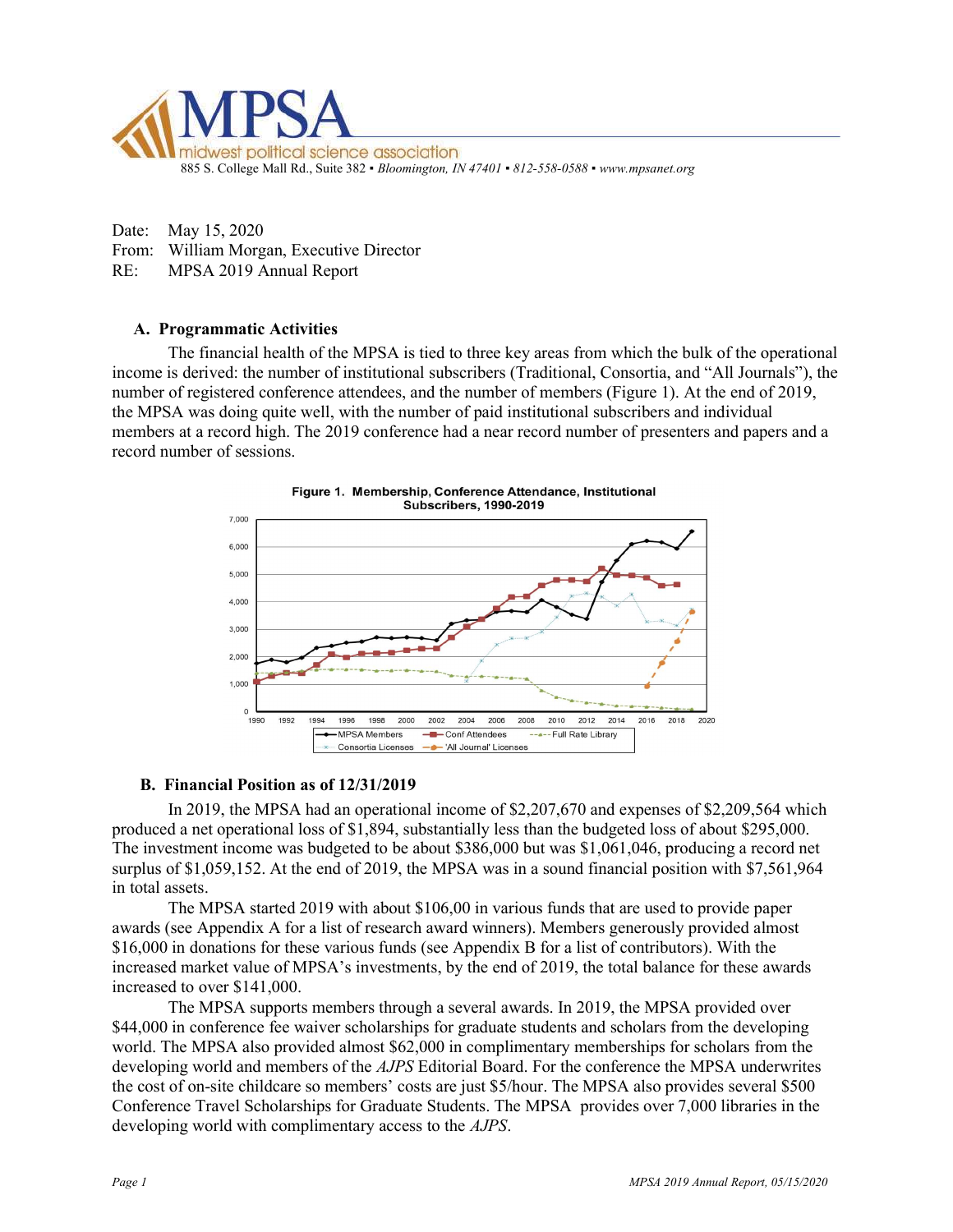## Appendix A. MPSA Research Awards

MPSA sponsors many awards for outstanding research presented at the annual conference and an award for the best article published in each volume of the American Journal of Political Science (AJPS). Nominations are made by conference chairs, discussants, and section heads after the conference and awards committees select the winning papers. The following awards will be presented for research presented at the 2019 conference:

## A. FLAGSHIP AWARDS

1. Pi Sigma Alpha Award. A \$500 award - best paper presented at the MPSA conference. The nomination pool will consist of papers selected for the field awards.

Winner: "Govern the Ungoverned: How State Presence Leads to Civil Conflict." Luwei Ying, Washington University in St. Louis.

Award Committee: Brad Gomez, Florida State University (Chair); Caroline Tolbert, University of Iowa; Rachel Bowen, Ohio State University; Virginia Oliveros, Tulane University; Hannah Alarian, University of Florida.

2. AJPS Best Article Award. A \$1,000 award for the best article appearing in the volume of the AJPS published in the year preceding the conference.

Winner: "Social Networks and Protest Participation: Evidence from 130 Million Twitter Users." Jennifer M. Larson, Vanderbilt University, Jonathan Nagler, New York University, Jonathan Ronen, Max Delbrück Center for Molecular Medicine, Joshua A. Tucker, New York University. Winner: "Descriptive and Substantive Representation in Congress: Evidence from 80,000

Congressional Inquiries." Kenneth Lowande, University of Michigan, Melinda Ritchie, University of California, Riverside, Erinn Lauterbach, University of California, Riverside.

Award Committee: Jonathan Andrew Rodden, Stanford University (Chair); Daniel Kono, University of California Davis; Jessica Rich, Marquette University; Leslie Schwindt-Bayer, Rice University; Kendall Funk, Arizona State University.

# B. FIELD AWARDS

1. Best Paper in American Politics. A \$250 award.

Winner: "Their Economic Pain, Our Emotional Gain? How Punishing the Rich Motivates Concerns about Inequality." H. Hannah Nam, Stony Brook University, Yanna Krupnikov, Stony Brook University, Samuel Jens, Stony Brook University.

Award Committee: Nate Monroe, University of California-Merced (Chair); Samara Klar, University of Arizona; Vanessa Baird, University of Colorado-Boulder.

## 2. Best Paper in International Relations. A \$250 award.

Winner: "Govern the Ungoverned: How State Presence Leads to Civil Conflict." Luwei Ying, Washington University in St. Louis.

Award Committee: Benjamin Appel, Michigan State (Chair); Jacqueline DeMeritt, University of North Texas; Christina Cliff, Franklin Pierce University.

#### 3. Best Paper in Political Behavior. A \$250 award - best paper on political behavior.

Winner: "Their Economic Pain, Our Emotional Gain? How Punishing the Rich Motivates Concerns about Inequality." H. Hannah Nam, Stony Brook University, Yanna Krupnikov, Stony Brook University, Samuel Jens, Stony Brook University.

Award Committee: Lily Mason, University of Maryland, College Park (Chair); Rosario Aguilar-Pariente, Newcastle University; Camille Burge, Villanova University.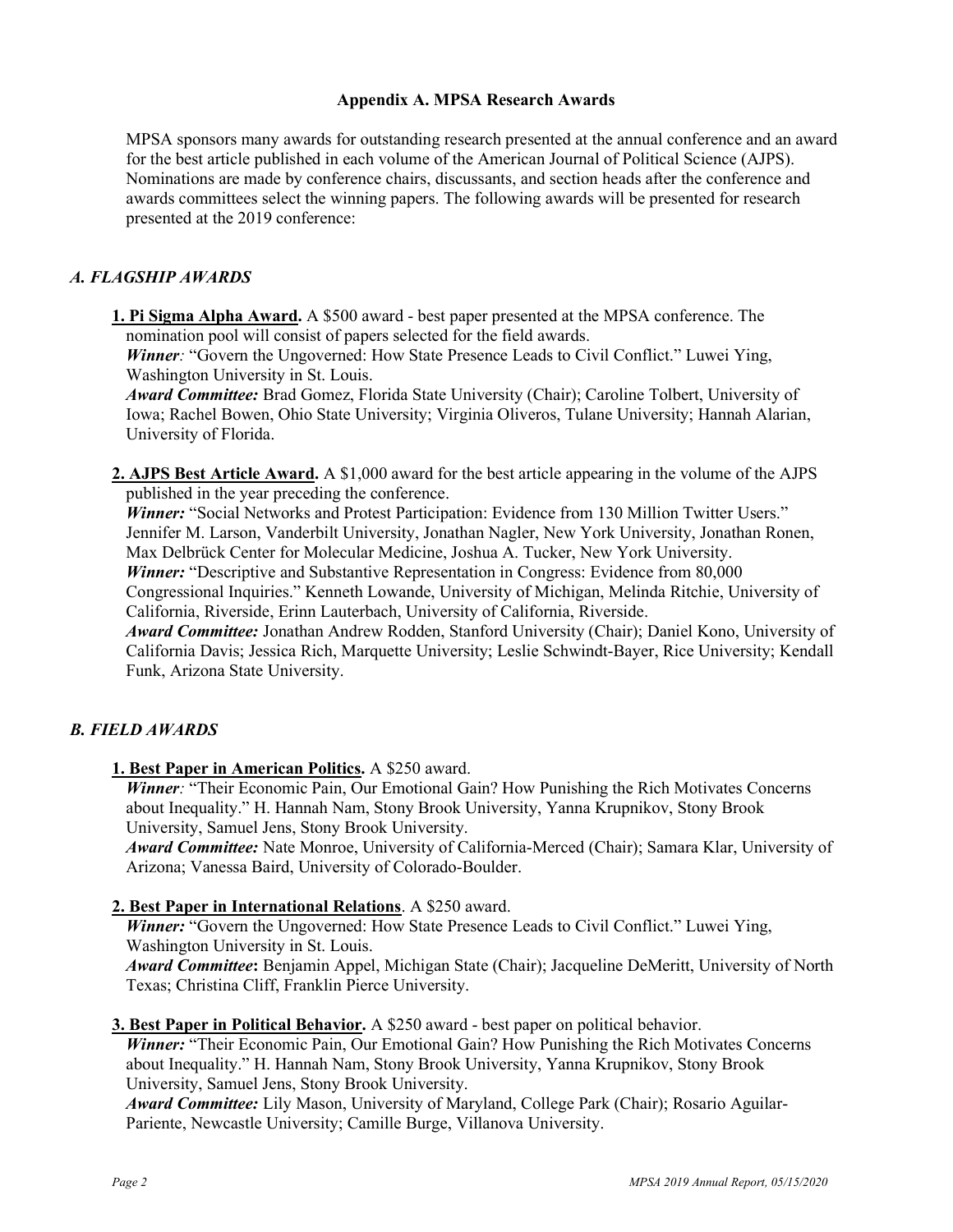- 4. Evan Ringquist Award. A \$250 award best paper on the topic of political institutions. Winner: "Democracy Thrives in Secret? Ballot Reform and Representation in the United States." Daniel J. Moskowitz, University of Chicago, Jon C. Rogowski, Harvard University Award Committee: Wendy Hansen, University of New Mexico (Chair); Benjamin Bricker, Southern Illinois University; Eric Magar, ITAM.
- 5. Kellogg/Notre Dame Award. A \$250 award best paper in comparative politics.

Winner: "From Religious Violence to Political Compromise: The Historical Origins of Institutional Trust." Isabela Mares, Yale University, Ahmed Ezzeldin Mohamed, Columbia University. Award Committee: Tiffany Barnes, University of Kentucky (Chair); Guillermo Rosas, Washington University St. Louis; Stephen Bloom, Southern Illinois University.

6. Kenneth J. Meier Award. A \$250 award - best paper in bureaucratic politics, public administration, or public policy.

Winner: "Bureaucratic Responsiveness to LGBT Americans," Kenneth Lowande, University of Michigan, Andrew Proctor, University of Minnesota.

Award Committee: Rachel Potter, University of Virginia (Chair); Sharece Thrower, Vanderbilt University; Manuel Teodoro, Texas A&M University.

7. Review of Politics Award. A \$250 award - best paper in normative political theory.

Winner: "The Scale of Social Tyranny: Public Shaming and Social Norms." Harrison Frye, University of Georgia.

Award Committee: Alexander Kirshner, Duke University (Chair); Joshua Dienstag, UCLA; Lorraine McCrary, Wabash College.

8. Robert H. Durr Award. A \$250 award - best paper applying quantitative methods to a substantive problem.

Winner: "Do International Employment Opportunities Impact Individuals' Political Preferences and Behavior?" Nikhar Gaikwad, Columbia University, Kolby Hanson, Columbia University, Aliz Toth, Stanford University.

**Award Committee:** David Bateman, Cornell University (Chair); Tom Nelson, Ohio State University; Wendy Tam Cho, University of Illinois.

# C. SUBFIELD AWARDS

1. Lucius Barker Award. A \$250 award - best paper on race or ethnicity and politics.

Winner: "The Politics of Skin Color: Measuring Public Opinion & Skin Tone Identity." Nicole Yadon, University of Michigan.

Award Committee: Taeku Lee, University of Berkeley (Chair); Valerie Martinez-Ebers, University of North Texas; Gabriel R. Sanchez, University of New Mexico; Christopher Sebastian Parker, University of Washington.

2. Patrick J. Fett Award. A \$250 award - best paper on the scientific study of Congress and the presidency.

Winner: "Democracy Thrives in Secret? Ballot Reform and Representation in the United States." Daniel J. Moskowitz, University of Chicago, Jon C. Rogowski, Harvard University.

Award Committee: Kenneth Lowande, University of Michigan (Chair); Scott Adler, University of Colorado Boulder; Gisela Sin, University of Illinois, Urbana-Champaign.

3. Sophonisba Breckinridge Award. A \$250 award - best paper on women and politics.

Winner: "Perceiving is Believing? Women's Representation, Perception & Feelings of Political Efficacy." Katelyn E. Stauffer, University of South Carolina.

Award Committee: Julia Hellwege, University of South Dakota (Chair); Liza Mugge, University of Amsterdam; Erin Cassese, University of Delaware.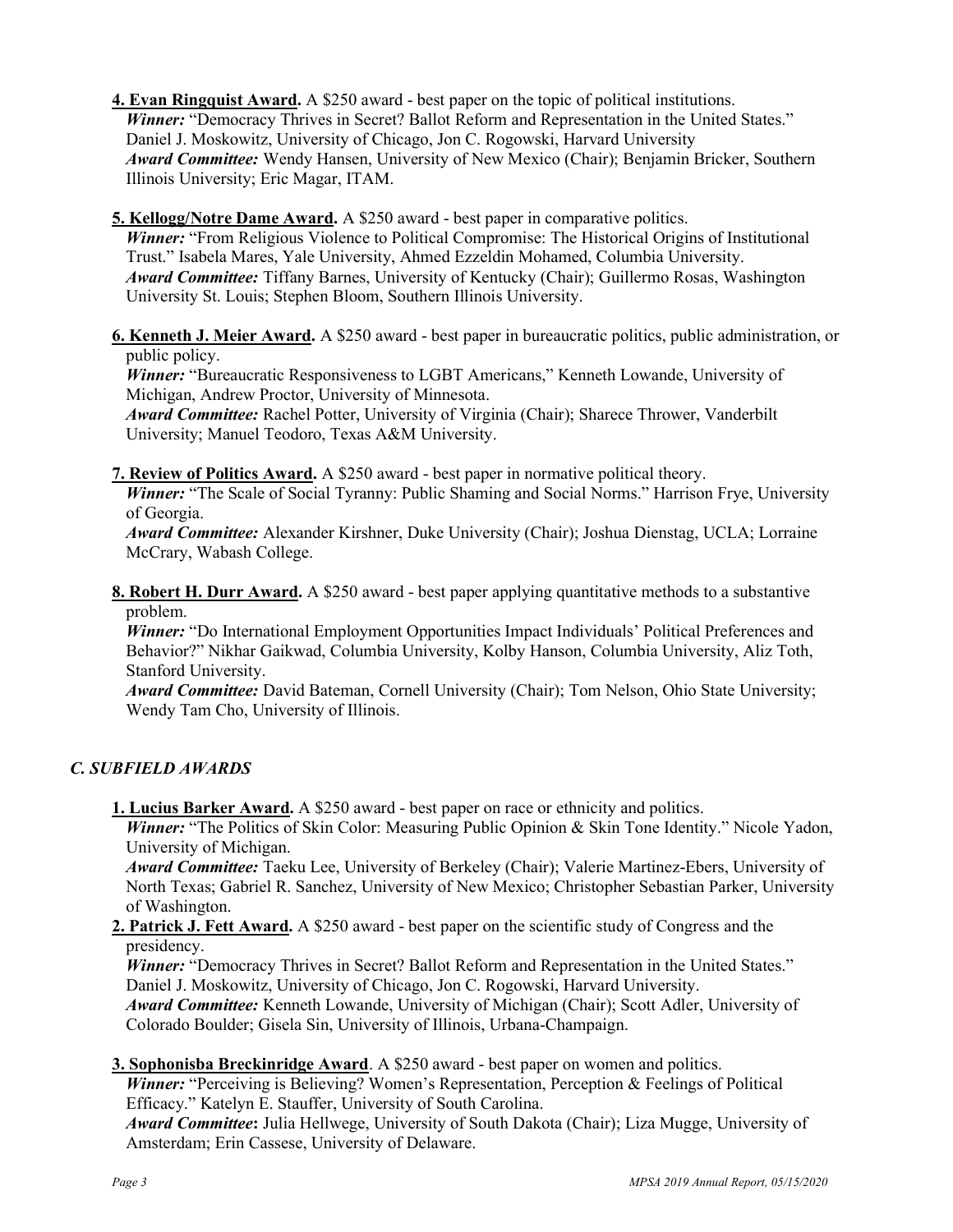4. Richard E. Matland Award. A \$250 award - best paper by an emerging scholar in representation, elections, or voting. (Lead) author is untenured faculty or graduate student.

Winner: "Understanding and Reducing Biases in Elite Beliefs About the Electorate." Miguel Maria Pereira, Washington University in St. Louis.

Award Committee: Mandi Bailey, Valdosta State University (Chair); Jesse Rhodes, University of Massachusetts; Thessalia Merivaki, Mississippi State University.

# D. CAREER STAGE AWARDS

1. Best Paper by an Emerging Scholar. A \$250 award - best paper by a scholar(s) who has or have received the terminal degree(s) within six years of when the paper was presented.

Winner: "Empowering Decisions? Gendered Effect of Direct Democracy on Political Efficacy." Jeong Hyun Kim, Louisiana State University.

Award Committee: Michael Jones-Correa, University of Pennsylvania (Chair); Noam Gidron, Hebrew University - Jerusalem; Rachel Ellett, Beloit College.

# 2. Best Paper by a Graduate Student Award. A \$250 award.

Winner: "The Social Contagion of Party Membership in Chile." Cameron Sells, University of California San Diego.

Award Committee: Barry Burden, University of Wisconsin-Madison (Chair); Sibel Oktay, University of Illinois-Springfield; Melissa Rogers, Claremont Graduate School.

# 3. Best Paper by an Undergraduate Student Award. A \$250 award.

Winner: "Identifying Logics of Violence in the Spatial Distribution of Brazilian Prison Gang Attacks." Silvia Moreno, University of Chicago.

Winner: "How Characteristics of Members of the House of Representatives and the Political Environment Affect the Use of Political Attacks on Twitter." Jacob Sargent, Clemson University, Spencer Shellnutt, Clemson University, Nicholas Deas, Clemson University.

Award Committee: Mark Miller, Clark University (Chair); Carl Palmer, Illinois State; Daniel Chand, Kent State.

4. Herbert Simon Award. A \$500 award for a scholar who has made a significant contribution to the scientific study of bureaucracy.

Winner: Anthony Bertelli, Bocconi University; Pennsylvania State University. Award Committee: Midwest Caucus for Public Administration.